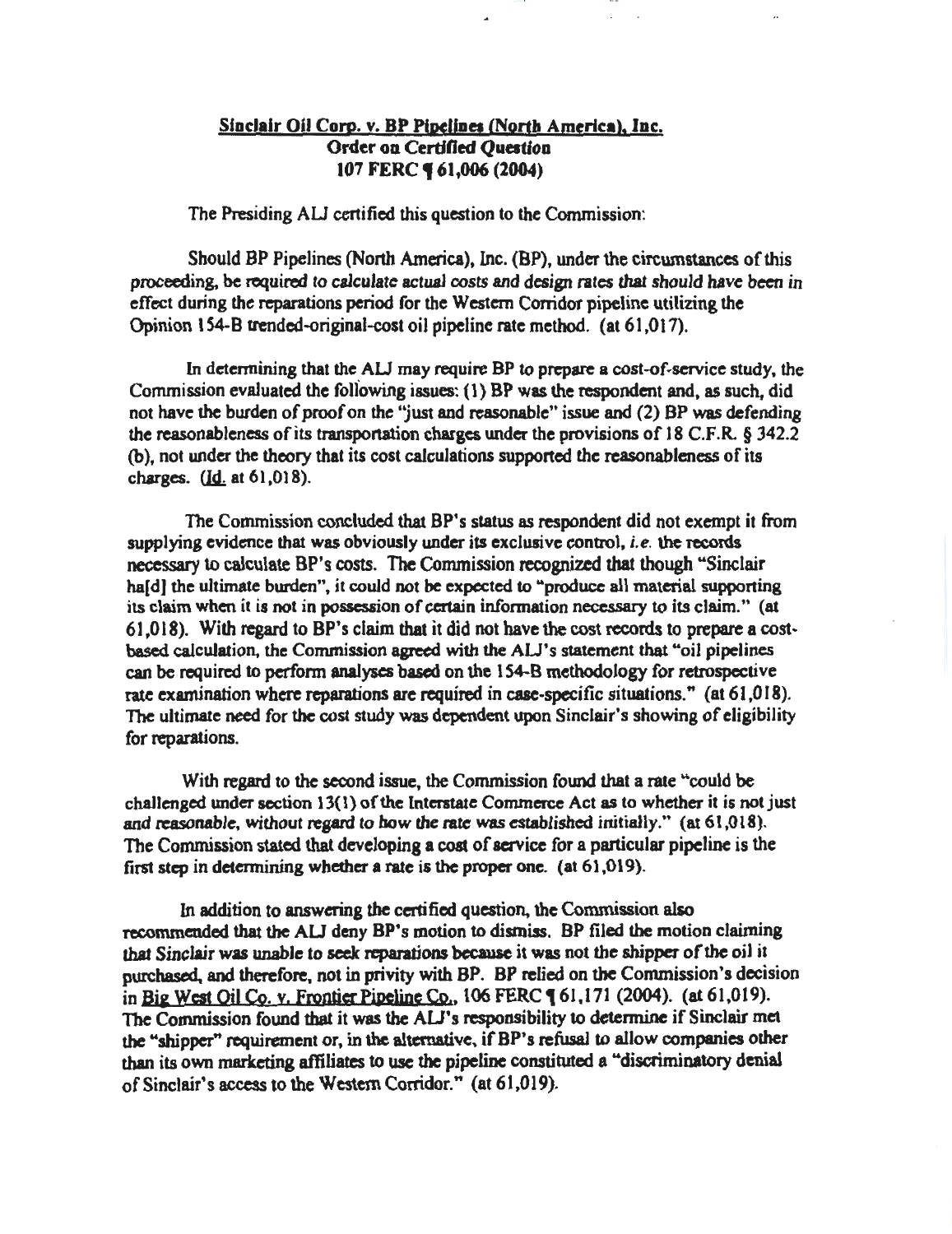COMM-OPINION-ORDER, 107 FERC 161,008, Sinclair Oil Corporation v. BP Pipelines (North America), Inc., Docket No. OR02+002, (April7, 2004)

C 2005, CCH INCORPORATED. All Rights Reserved. A VVoltersKluwer Company

Sinclair Oil Corporation v. BP Pipelines (North America), Inc., Docket No. OR02-6-002

[81,017]

### ('181,006]

Sinclair Oil Corporation v. BP Pipelines (North America), Inc., Docket No. OR02-6-002

Order on Certified Question

(Issued April 7, 2004)

## Before Commissioners: Pat Wood, Ill, Chalrman; Nora Mead Brownell, Joseph T. Kelliher, and Suedeen G. Kefty.

1. On March 8, 2004, the Presiding Administrative Law Judge (ALJ) certified a question to the Commission pursuant to Rule 714 of the Commission's Rules of Practice and Procedure, 18 C.F.R. §385.714.<sup>7</sup> The question cettifted to the Commission was:

Should BP Pipelines (North America), Inc., under the circum-stances of this proceeding, be required to calculate actual costs and design rates that should have been in effect during the reparations period for the Western Corridor pipeline utilizing the Opinion No. 154-B trended-original-cost oil pipeline rate method.

2. For the reasons discussed below, the ALJ may require BP Pipelines (North America), Inc. (BP) to calculate a cost of service to determine the proper rate level for the relevant period, if the ALJ determines that reparations may be available to Sinclair Oil Corporation (Sinclair) as relief in this proceeding.

#### **Background**

3. Sinclair is a purdlaser and independent refiner of crude oil, and It uses common earner pipelines, such as the Western Corridor system, to transport crude oil to its refineries. The Western Corridor pipeline system transports crude oil from the Canadian border to destinations in Wyoming, Montana and Colorado. Sinclair aaeerted that, for more than two years, it had purchased. at a delivered price at the destination point. in excess of 100,000 barrels per month of crude oil that was produced In canada, and the purchased oil was transported by others on the Western Corridor system for delivery to Sinclair at the destination point.

4. BP had an interest in the Western Corridor system until March 1, 2002, when Rocky Mountain Pipeline System, LLC (Rocky Mountain) acquired BP's interest in the Western Corridor system, adopted BP's tariffs, and later filed its own tariff.

5. On April 15, 2002, after Rocky Mountain acquired BP's Interest In the Western Conidor, Sindair filed Its Complaint in this proceeding against both BP and Rocky Mountain. The Complaint included allegations that the transportation charges to Sinclair for transportation on the Western Corridor of the aude oil it had purchased were unjust and unreasonable and discriminatory in violation of Section 13(1) of the Interstate Commerce Act (ICA). Sinclair also claimed injury resulting from allegedly being blocked from access to the Western Corridor system for transporting Canadian sweet crude at the Canadian border as a shipper.

6. Slndair asserted that a cost-of-service analysis has nevar been fited for the Western Corridor system. Sinclair stated that when the first tariff was published in 1996 by Amoco, a predecessor of BP, Amoco filed an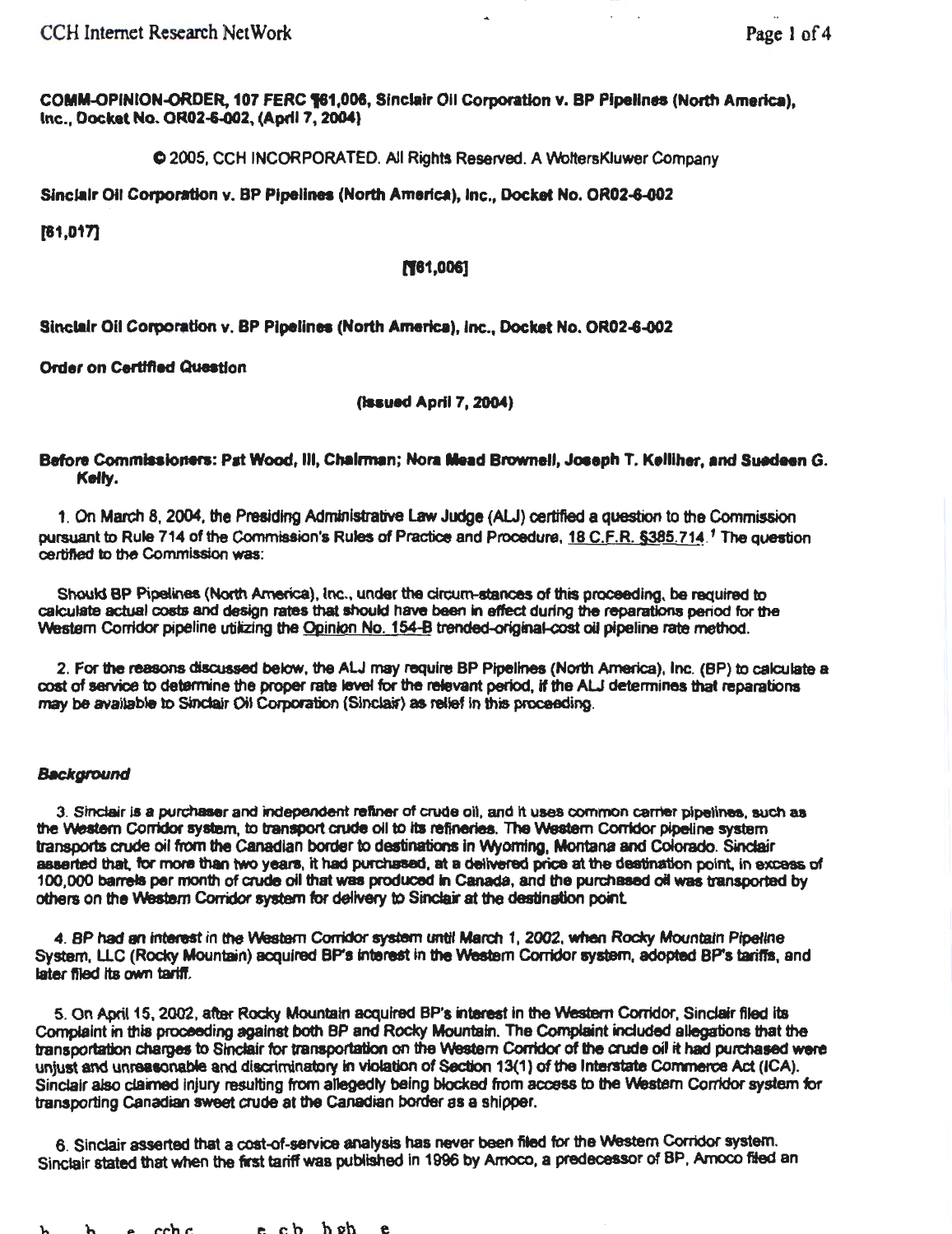affidavit indicating that the rate was agreed to by an unaffiliated shipper who Intended to use the rate. and thus the initial rate was established pursuant to §342(b) of the Commission's regulations, without a cost~f-service analysis. Since that time. the rate has been continued without a cost~f-service analysis.

7. Sinclair also contended that BP and its predecessor Amoco. operated the Western Corridor System to effectively foreclose Independent shippers from using that line. As a result, claimed Sinclair, the only way in which an independent shipper such as Sinclair could obtain Canadian crude that had to be transported on the Western Corridor was by purchasing it on a delivered basis at the destination point from affiliates of Amoco and BP In Canada. Sinclair asserted that it suffered substantial monetary loss, damage, and injury as a result of BP and Amoco's precluding it from using the Western Corridor as a direct shipper, and being forced to pay unjust and unreasonable rates for crude oil shipped to it on the Western Corridor line.

8. The Commission issued an order setting the complaint for hearing.<sup>2</sup> Thereafter, Sinclair and Rocky Mountain reached a settlement, and Sinclair withdrew its Complaint as to Rocky Mountain. Sinclair did not withdraw the claim against BP for reparations for the portion of the two-year period prior to the filing of the complaint when BP had an ownership interest in the Western Corridor.

### **Discussion**

9. In setting the complaint for hearing, the Convnisslon stated that the core issue presented was Stndair's contention that the rates charged on the Western Corridor are not just and reasonable. In the Order on Rehearing, the Commission stated that although Sindair had withdrawn its

#### [81,018]

complaint against Rocky Mountain, Sinclair's daims against BP remain to be addressed, including Its claim for reparations assuming "Sinclair has presented any basis for the proceeding to go forward solely against BP.<sup>•3</sup> The answer to tnat in tum depends upon whether Sinclair can be considered a shipper on the Western Corridor system and thus eflgible for reparations from having paid unjust and unreasonable rates, and in the alternative, whether Slndair is eligible for reparations for injury resutting from having been denied access as a shipper to the Western Corridor system.

10. Under 18 C.F.R. §342.2. a pipeffne may justify an initial rate for new service using one of two methods. A pipeline may eittler. (1) file cost. revenue, and throughput data supporting the proposed rate pursuant to §342.2 (a); or (2) pursuant to §342.2(b), file a swom statement that the proposed rate ls agreed to by at least one nonaffiliated person who intends to use the service. However, if a protest to an initial rate proposed under §342.2(b) is filed, the carrier must seek justification under §342.2(a). Moreover, if a rate initially established under §342.2(b) is challenged as not just and reasonable and a lower rate is found appropriate, the pipeline may have to pay reparations for the amount overcharged. In contrast. If a cost-supported rate approved as just and reasonable under §342.2(a) is challenged and a reduction is required to a new level found to be just and reasonable, that reduction is given only prospective effect, and there are no reparations.

11. In the Memorandum accompanying the certification, the AU stated that it was undisputed that BP has never performed a cost-based calculation for transportation charges on the Western Corridor since it has relied on §342.2(b) as a basis for its rate. The ALJ also recognized that in SFPP, L.P., Opinion No. 435, 86 FERC §61,022, at p. 61,113 (1999), reh'g denied, Opinion No. 435-A, 91 FERC \$61,022, at p. 61,516 (2000) (SFPP), the Commission had concluded that just and reasonable rates for a reparations period should be calculated in accordance with the Opinion No. 154-B method and compared with the pipeline's rates in effect at that time. The difference would be the prfncipal amount of the reparations owing.

12. Nevertheless, the ALJ had a concern that it might not be appropriate to order BP to perform the cost-ofservice study because:

(1) BP is the respondent -- it does not have the burden of proof on the "just and reasonable" issue; (2) BP was defending the reasonableness of its transportation charges under the provisions of Section 342.2(b) of the oil pipeline regulations -- not under the theory that its cost calculations supported the reasonableness of its charges; (3) Sinclair did not establish in its Direct Testimony and Exhibits that BP's invocation of Section 342.2(b) was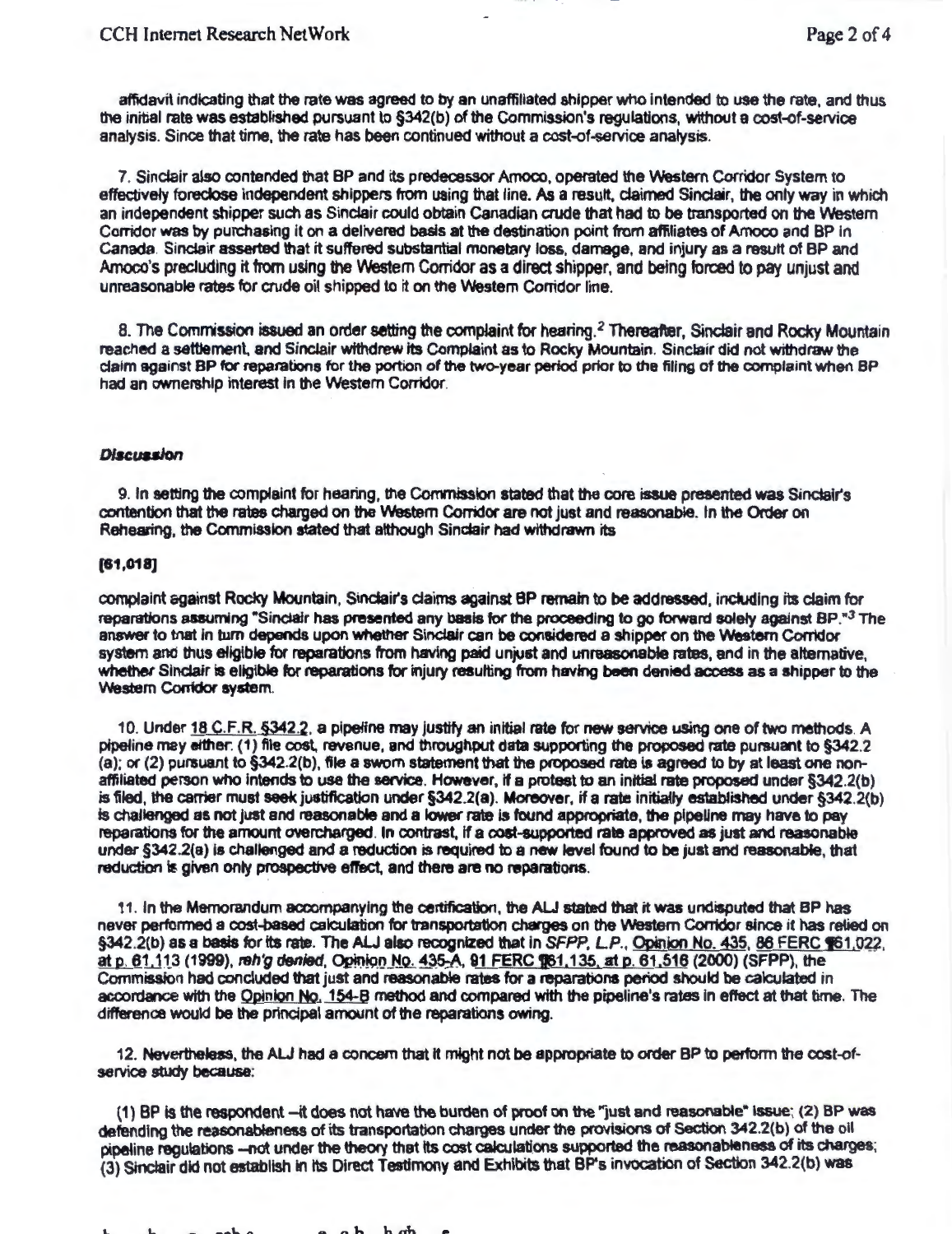unlawful or unreasonable. *4* 

13. Given these concerns, the ALJ questioned whether it "was within my authority to require ... BP to -in essence-create evidence to support Sinclair's allegation."<sup>5</sup>

14. That BP was the respondent and did not have the burden of proof on the "just and reasonable" issue does not exempt it from supplying, during the discovery stage of the proceeding, information that only it has. While Sinclair has the ultimate burden of proof, thls does not mean that it must produce all the material to support its daim when it is not in possession of certain Information necessary to Its dalm. Sindalr obviously does not have the records to calculate BP's costs. Moreover, Sindair asserted that when Rocky Mountain adopted BP's rates in 2002, "it [Sinclair] requested cost-of-service data from Rocky Mountain but Rocky Mountain denied its request."<sup>6</sup> BP has maintained that it does not have the cost records to prepare a cost-based calculation. However, as the AU states, oil pipelines can be required to perform "analyses based on the 154-8 methodology for retrospective rate examination where reparations are required in case-specific situations." (Memo at P 31). Such a situation can exist here if it is established that Sinclair is eligible for reparations.<sup>7</sup> BP is in the best position to provide the necessary information, since the annual report infonnation filed with the Commission In FERC Form No. 6 would not be sufficient to enable Sinclair to make the necessary calculations. <sup>8</sup> 1n this situation, discovery can be utilized to obtain information for Sinclair to use to make the necessary evidentiary record.<sup>9</sup>

15. The AU stated that another factor in questioning whether to require BP to prepare a cost study was that BP was "defending the reasonableness of its transportation charges under the provisions of Section 342.2(b)... not under the theory that Its cost calculations supported the reasonableness of Its charges." A rate, however, can be challenged under Section 13(1) of the lntefstate Corrmerce Act as to whether It is not just and reasonable, as Sinctair has done here, without regard to how the rate was established initially. The first step in determining whether a rate in

#### $[61,019]$

effect was the proper one is to develop a cost of service for the pipeline.<sup>10</sup>

16. Intertwined with the certified question is BP's pending motion to dismiss. The ALJ noted in the Memorandum that BP has moved to dismiss the complaint on the grounds that Sinclair was not the shipper of the oil it purchased. BP argues that as a result, Sinclair was not in privity with BP, and under Commission precedent may not seek reparations, citing a recent Commission order, Big West Oil Co. v. Frontier Pipeline Co., 106 FERC z; 1.171 (2004 ). Both Sinclair and Commission staff urge the AU to deny BP's motion.

17. In Its complaint, Sindair contended that the rate charged by BP when Sinclair purchased and was transported on the Western Corridor was not a just and reasonable rate. Sinclair also included other allegations which the Commission noted in both the Hearing Order and the Order on Rehearing. Thus, in the Hearing Order, 102 FERC 161.117 at P 31, the Commission stated that Sinclair's complaint raised an issue as to whether "the pipeltne companies' actions with respect to transportation on the Western Conidor system unlawfully conferred undue preferences on the other shippers or purchasers of crude oil transported through the Western Corridor system." In the Order on Rehearing, 104 FERC \$61,290 at P 17 (2003), the Commission referred to Sinclair's contention that "It was not a shipper of record because BP Pipeline refused to pennit any company Other than its own marketing affiliates to use the pipeline."

18. BP's motion raises the question whether in the circumstances of this case, Sinclair somehow meets the "shipper" requirement which would entitle it to seek reparations from BP. If the ALJ were to find that Sinclair meets that requirement, then the cost study would be necessary to determine whether the rate Sinclair paid was just and reasonable. If the ALJ were to conclude that Sinclair does not satisfy this requirement, there remains the question whether there is merit to Sinclair's claim that BP's actions, including those of its affiliates, may have deprived Sinclair of the ability to become a shipper on the Westem Corridor. Should the ALJ find in Sinclair's favor on this issue, Sinclair might be entitled to damages, possibly in the form of reparations, and the cost study would be necessary.

19. A cost study thus may lbe relevant in this case depending on Sinclair's showing regarding its eligibility for reparations as either a shipper on the Western Corridor system, or as a party injured by BP's discriminatory denial of Sinclair's access to the 'Western Corridor system. If a showing is made, the matter could then proceed to a